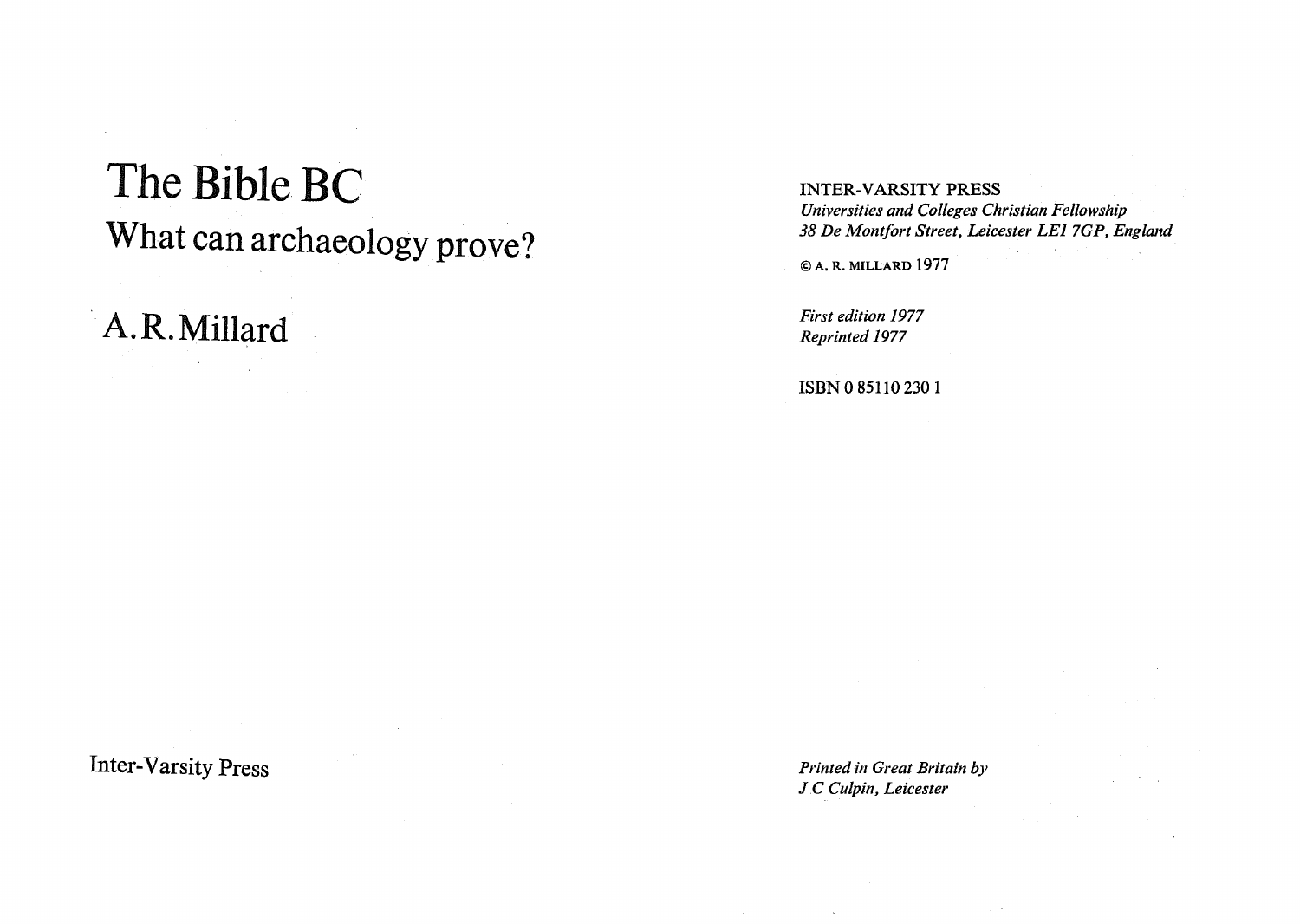### 10 Archaeology and problems of interpretation

In the previous pages selected discoveries have been related to the Bible because they illustrate or explam vanous passages. They can be applied in this way only on the assumption that they and the texts are correctly interpreted. Mistakes can be made over both, as a result of carelessness, of wrong presupposition, or of inadequate information. There is a strong temptation to seize upon a find and force agreement between it and the Bible. All too often there is a gap between the two which cannot be bridged until further discovery brings more of the facts to light. Some examples will serve to emphasize these points.

#### *a. Joshua'sJerich'o*

The first is the case of Jericho's fallen walls. From 1929 to 1936 Professor John Garstang dug into the ruin mound identified as ancient Jericho (Tell es-Sultan). He found a city that had been strongly defended with walls that had been rebuilt over and over again. The latest system he described as a double wall with 7 m between the inner wall and the outer, and with buildings across the top. A violent destruction befell this wall. With evidence from the pottery and the pharaoh's names on Egyptian scarabs, the excavator concluded that the city had been burnt shortly after 1400 BC, attributing the sack to the Israelite army under Joshua.

From 1952 to 1958 further work was done at Jericho, by Dame Kathleen Kenyon. Her results completely upset Garstang's. There are good reasons for accepting the more recent judgment, for archaeological technique had been improved immeasurably in Dr Kenyon's hands, and knowledge of Palestinian pottery has been greatly refined since 1936. The walls Garstang laid bare were successive, not contemporary, built and destroyed many centuries

before the date he assigned to them. Later cities stood on their ruins through the fourteenth century until about 1325 BC, according to Dr Kenyon. Hardly anything of that latest city could be unearthed because Jericho is exposed to winter wind and rain that wash away the mud-brick dust, naturally taking the topmost ruins first. Of a city conquered by Joshua late in the thirteenth century BC no stone remained.

Jericho, then, does not give direct evidence about biblical, history. How may Dr Kenyon's results be related to the Joshua story? One solution simply treats the famous story of Joshua 5 as a folk tale inserted to account for the existence of a great ruined city. The story is aetiological; it answers a curious observer's question. Whilst the presence of folk tales or aetiological stories in the Bible may be admitted, the tendency to treat these labels as inevitably stamping the stories as untrue should be resisted. Aetiologies may transmit correct recollections of how this or that came to be. Other students of Jericho look for a different site, because the modern town is not on the old mound, and New Testament Jericho· was at a third location. A third argument observes the extent of erosion in earlier levels of the city at earlier phases, so proposing that all the thirteenthcentury buildings were washed away. The walls of 1700 BC survive at just one point, and then for one course of footing slabs alone atop the earthen rampart, so violently had they suffered. Dr Kenyon's date for the meagre relic of the latest city is disputable, and has been lowered by other archaeologists. The date relies on the forms of pottery, local ware being allocated to one period of time or another primarily on the occurrence of pottery imported from the Mycenaean cities of the Aegaean. That pottery, in turn, is dated by its appearance in Egypt in well-defined contexts. Continuing discoveries have weakened some parts of this rather attenuated scheme and so have added this uncertainty to the archaeological side. .

The, date of Joshua's conquest is another side of the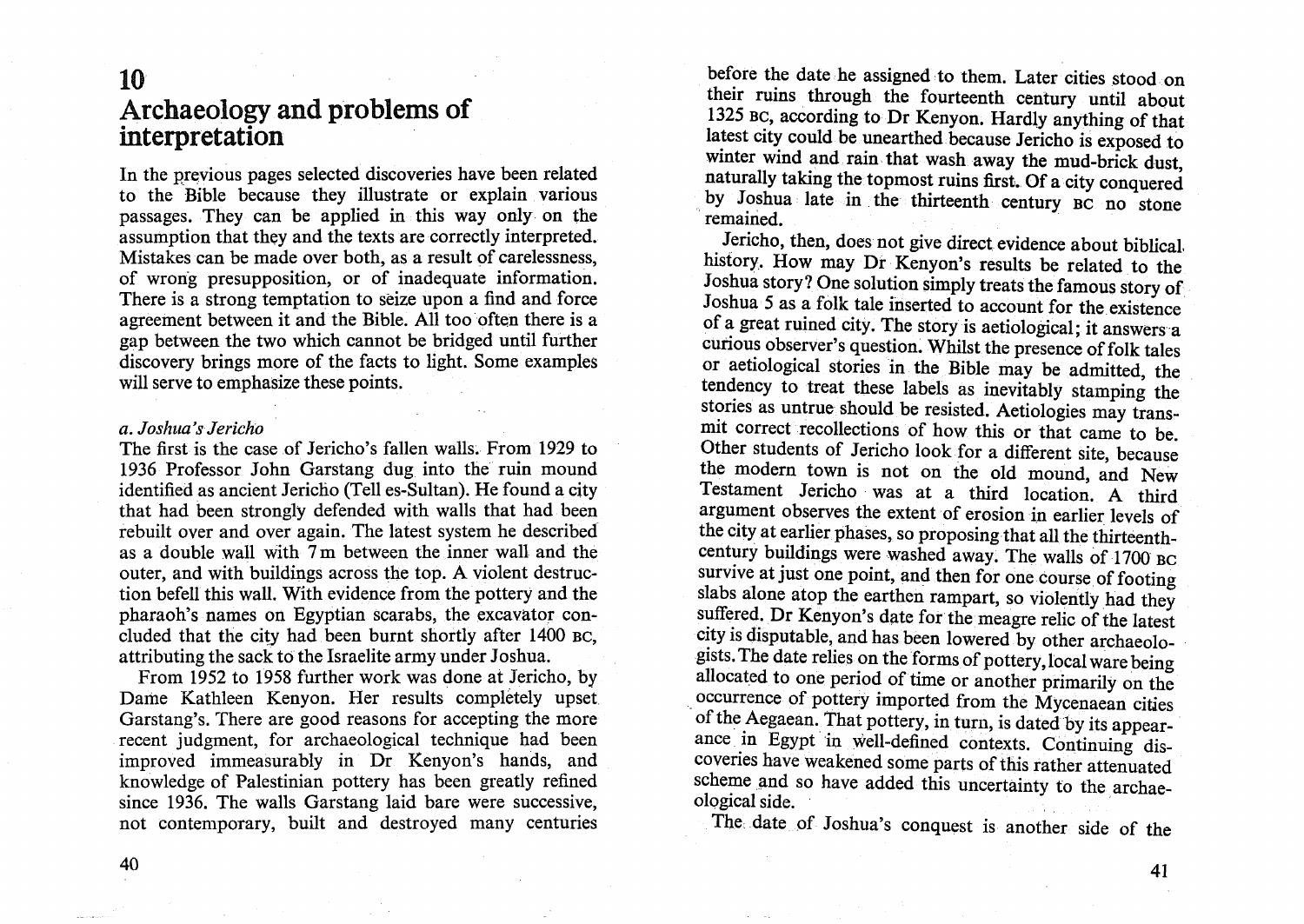question. Adding figures given in the Old Testament, Professor Garstang reached the early fourteenth century BC. On archaeological and historical grounds a date after 1250 BC is widely approved now. Interpretation of the biblical numbers is uncertain; whether they should be added together is questionable. If this seems odd, we may note that there are difficulties with figures in other ancient near eastern texts, mostly historical inscriptions whose accuracy is not otherwise impugned.

#### *b. Tirhakah, king of Ethiopia*

The second example of problems in interpretation takes us to Hezekiah and Sennacherib again. In 2 Kings 19:9 'Tirhakah king of Ethiopia' is said to have sent his forces against the Assyrians. Standard history books call this a mistake, or argue for two Assyrian campaigns in Palestine, one in701 BC and another in 688 BC, Tirhakah playing a role in the second. Records of the two episodes are therefore said to have been telescoped by the Hebrew historian. Basic to this reconstruction is the fact of Tirhakah's accession to the throne in 690 BC and an interpretation of Egyptian texts implying that he was only nine years old in 701 BC. For years, the first of these points was the major reason for positing the second invasion; then the matter of Tirhakah's age was introduced with inscriptions published in 1949. Egyptologists quickly realized that the first explanation of the texts was faulty, agreeing that Tirhakah was older, perhaps twenty, in 701 BC, quite old enough to have command of an army. As for the title 'king of Ethiopia', the Hebrew writer has followed the common method of identifying Tirhakah as what he became. Assyrian sources are silent about the fater years of Sennacherib's reign. In the present instance interpretations of Egyptian and Hebrew records interlock and it is clear how the erroneous view of one wrongly affected the other.

#### *c. Creation and the flood*

Questions about how the world was made fall beyond the

scope of archaeology. What it has done is to produce ancient near eastern stories of creation to set alongside the Hebrew. Several are very different, though a few superficially similar ideas occur in some (e.g. that man is made from soil or dust, for that is what he becomes when his body decays). Only in Babylonia are there stories with sufficient parallels for a strong link with the Hebrew to be suspected. Close examination of the passages reduces even those to a small number, the leading parallels being the ideas that man was made with a divine component and an earthly, that he was made to grow food (although that is hardly an idea that is unique), and that the Deity (plural in Babylonia) rested after man's creation. For the story of the flood the Hebrew and Babylonian stories are much closer; they could almost be called the same story. Their differences lie in the gods and goddesses of the Babylonian story, the order of birds released from the ark, the details of names, the duration of the storm, the reasons which the Noah-figure gave to his fellows for building his ship, and its size and shape. Copies of a Babylonian account of the creation of man and the flood written about 1635 BC are now available (the *Epic of* Atrakhasis), with several different creation stories of earlier and later date, and a later edition of the same flood story (the *Epic of Gilgamesh*, tablet 11). How the Babylonian and Hebrew stories are related is not clear. Existence of much older copies does not force the conclusion that the Hebrew version is borrowed from the Babylonian; both could share a more remote ancestor. Stories were passed from one culture to another, but we have no means of determining how, nor what changes might be made, unless we possess both forms. Certainly the flood story has a Mesopotamian background. In Babylonian history it was a major event, breaking the sequence of kings and remembered as something of remote antiquity in later generations. The list of kings before and after the flood shows parallels, too, with Genesis, in the long lives ascribed to the sets of names, up to 969 years in the Hebrew, up to 43,200 in the Babylonian